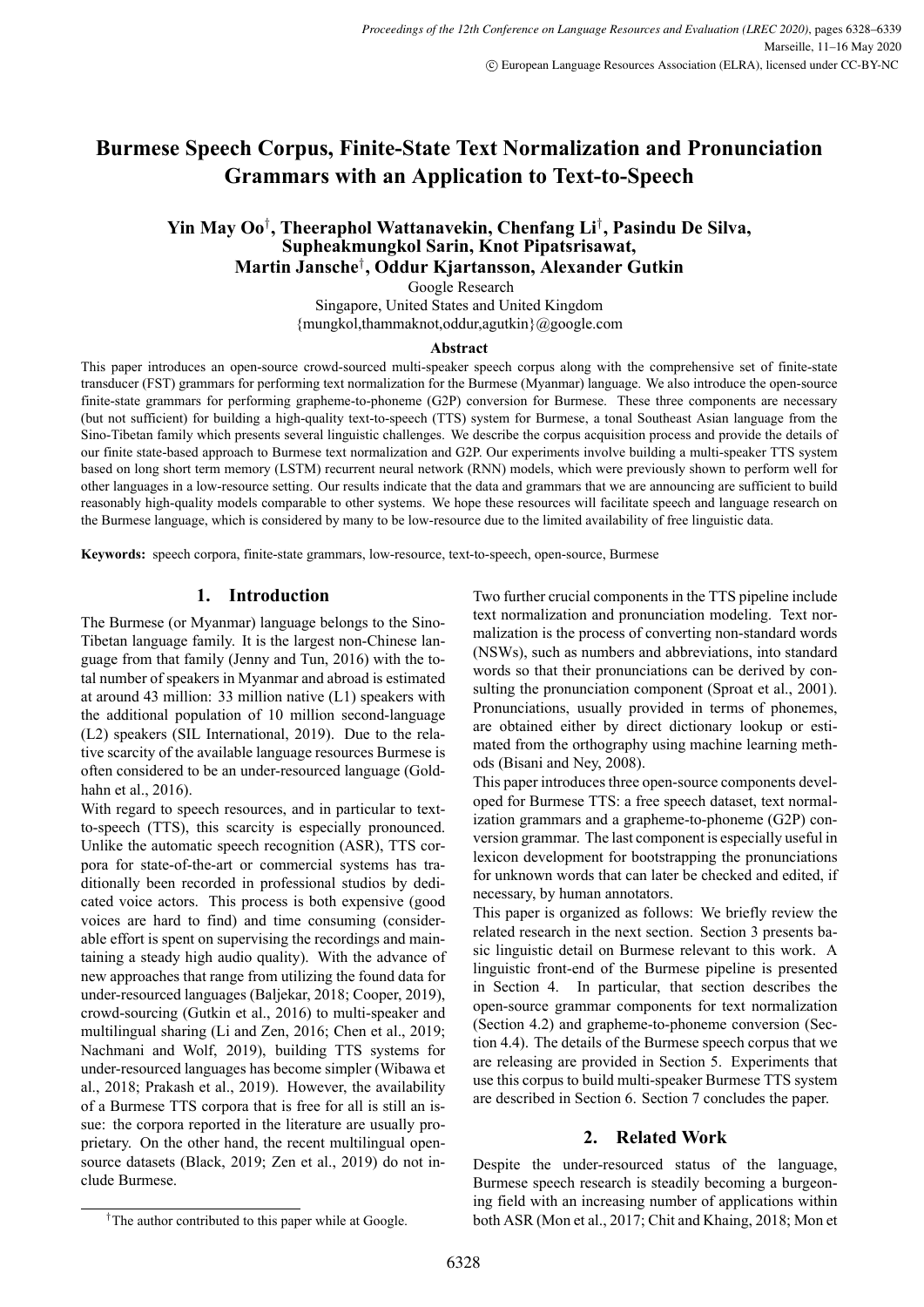al., 2019) and TTS (Win and Takara, 2011; Soe and Thida, 2013b; Hlaing et al., 2018). Providing a comprehensive overview of the applications is outside the scope of this paper, instead we specifically deal with the research directly related to the language resources that we developed.

**TTS Corpora** The corpora used for developing Burmese TTS applications have predominantly been developed inhouse: The diphone-based concatenative synthesis system reported in (Soe and Thida, 2013b; Soe and Thida, 2013a) uses an in-house diphone database developed at University of Computer Studies (UCS) in Mandalay (Myanmar). For the first statistical parametric Burmese system based on Hidden Markov Models (HMMs) developed by Thu et al.  $(2015c)$ , the high-quality in-house Burmese speech dataset was developed jointly by UCS in Yangon (Myanmar) and NICT in Kyoto (Japan). The neural networkbased TTS systems described in (Hlaing et al., 2018; Hlaing et al., 2019) employ an inhouse Phonetically Balanced Corpus (PBC) which was constructed from the Myanmar portion of a Basic Travel Expression Corpus (BTEC) originally created for Japanese (Kikui et al., 2003). A small phoneme database consisting of 133 segments was recorded by Hlaing and Thida (2018) for their low-footprint phonemebased synthesizer, a database which is too small for building practical state-of-the-art models. All the above corpora were recorded in professional studios and, to the best of our knowledge, are not in the public domain.

**Text Normalization** Our text normalization grammars for Burmese are based on the finite-state transducer grammar framework called Thrax (Tai et al., 2011; Roark et al., 2012). The release of these grammars (Google, 2018b) continues the line of work aimed at open-sourcing text normalization grammars for low-resource languages (Sodimana et al., 2018). These grammars have origins in our internal text normalization framework (Ebden and Sproat, 2015; Ritchie et al., 2019). While text normalization state-of-the-art is moving towards trendier machine learning methods (Bornás and Mateos, 2019; Zhang et al., 2019; Mansfield et al., 2019; Gokcen et al., 2019), we believe that the finite-state methods are still extremely useful in low-resource scenarios, such as Burmese, where one does not have access to sufficient amounts of training data to build sophisticated models (Nikulásdóttir and Guðnason, 2019). One alternative approach in a low-resource scenario is to apply a minimally supervised method for inducing the grammars (Ng et al., 2017). This, however, may not be necessary for Burmese because finding a native speaker with the necessary linguistic knowledge for developing such grammars is not that hard.

The only other comprehensive text normalization framework for Burmese was developed by Hlaing et al. (2017). The authors also base their framework on Thrax and provide details of text normalization grammars for various classes of nonstandard words (NSWs) in their paper. The sets of NSW types they support and our types are different. Both frameworks support numbers, digits, dates, times, currencies and ranges. Hlaing et al. (2017) also support sport scores and national identification numbers (NRCs), while we offer support for decimals, fractions, letter sequences,



Figure 1: Possible approach to creating a lexicon.

measures, emoticons and telephone numbers. Since the grammars described in (Hlaing et al., 2017) are not available in public domain, it is difficult to compare the two implementations of the overlapping types and their grammatic coverage.

**G2P** Grapheme-to-phoneme (G2P) conversion models form an integral part of TTS pipelines. A G2P component provides pronunciations for words not found in the pronunciation dictionary. Modern G2P systems, including the ones developed for Burmese (Thu et al., 2015a; Thu et al., 2015b; Thu et al., 2016), employ machine learning methods (Bisani and Ney, 2008; Novak et al., 2012), which require grapheme-phoneme pairs for training. The graphemes can be obtained from the available dictionaries, such as the standard data from Myanmar Language Commission (MLC) (Nyunt et al., 1993), or scraped from the web. Given the orthography, in the absense of statistical model pronunciation rules are required to generate the corresponding pronunciation. A simplified diagram of this process is shown in Figure 1. This paper introduces a resource, which is a weighted finite-state transducer grammar based on Thrax, for generating Burmese pronunciations from Unicode orthography. While the authors of (Thu et al., 2015a; Thu et al., 2016) published some of the details of their phoneme conversion methods and shared the resulting pronunciation dictionaries<sup>1</sup>, they did not provide software for generating such dictionaries, a gap that this work tries to fill (Google, 2018a). This step corresponds to transition between the word list and the seed lexicon in Figure 1.

Another interesting alternative is Epitran, a multilingual open-source G2P system based on context-sensitive rewrite rules (Mortensen et al., 2018). The set of 61 languages supported by Epitran includes Burmese, but beyond the medial consonants support the set of phonological rules is rather limited at present and for this language the system currently functions more like the transliterator into IPA (International Phonetic Association, 1999).

# **3. The Script and Phonology of Burmese**

**The Writing System** The Burmese language uses an *abugida* (or alphasyllabary) writing system. Burmese script belongs to the family of Brahmic scripts, where every consonant can function as a standalone syllable with an inherent vowel sound /a / (Roop, 1972; Wheatley, 1996) articulated with a creaky tone in full open syllables. The inherent

<sup>1</sup>Available at https://github.com/ye-kyaw-thu/myG2P.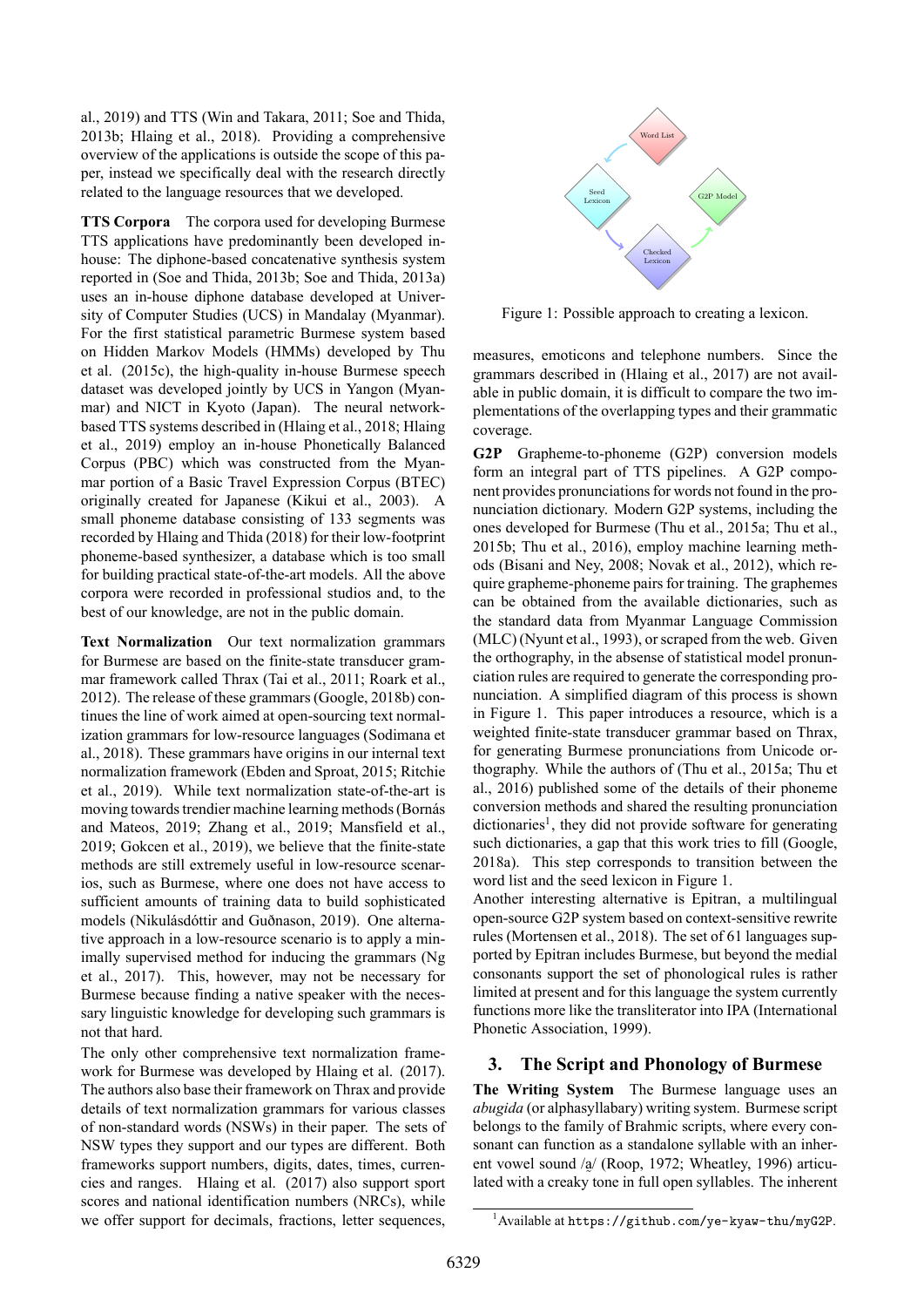vowel can be changed to other vowels using diacritic marks placed around the consonant. Burmese script has 33 letters representing basic consonants. In addition, Myanmar Letter A (အ), which has properties of both consonant and vowel, and Myanmar Letter Great Sa (ဿ), a special form of Myanmar Letter Sa (သ), are considered as consonants (Hosken, 2007).

Certain consonants can be combined together, or *stacked*, to represent consonant clusters using *virama*, the invisible character for syllable chaining. The further signs include a set of free vowel letters that can appear in syllable initial position, dependent vowel and tone diacritics, and virama, or *asat* (meaning "to kill" in Burmese) (Ding et al., 2016), for suppressing the inherent vowel in certain syllable codas. There are also two punctuation marks which in their usage are remotely related to the function of comma and full stop in Western scripts (Okell et al., 2010; Jenny and Tun, 2016). Burmese is written left to right. Similar to other Southeast Asian languages, such as Thai, Lao, and Khmer, Burmese writing system does not use whitespace to separate words. In fact, the concept of words is not always clearly defined and is often subjective (Wheatley, 1990; Jenny and Tun, 2016). Word segmentation is thus a critical first step in a Burmese natural language processing pipeline. Without the ability to identify words, none of the conventional natural language processing methods are applicable. Dealing with word segmentation in Burmese is uniquely challenging in a few ways. First of all, the most popular Burmese font used by most websites is the Zawgyi font, which is not Unicode compatible (Liao, 2017; Arnaudo, 2019). Therefore, text extracted from online sources will contain a mixture of Zawgyi and Unicode encodings. Secondly, Burmese has a relatively complex writing system. A word in Burmese may consist of as few as one character (e.g., a consonant) or may be a combination of consonants and many diacritic marks. Moreover, diacritic marks in Burmese words have specific order (Hosken, 2007) which is often violated in practice when typing. The resulting visual representation is correct despite the wrong underlying character sequence.

**Phonology** Following Wheatley (1987) and Jenny and Tun (2016), Burmese has 34 consonant phonemes (roughly corresponding to the respective basic consonant script symbols, e.g. " $\infty$ "/ $t^h$ /) occurring either alone, in syllable-initial positions or as part of consonantal clusters. The stops are represented by 15 phonemes: voiced, voiceless aspirated and voiceless unaspirated, with aspiration providing a crucial phonological contrast. The group of fricatives consists of five alveolar, palatal and glottal sounds. There are eight nasal sounds (labial, alveolar, palatal and velar) and six approximants with labial, dental, alveolar and palatal places of articulation. The number of consonantal clusters is relatively small similar to other Sino-Tibetan languages.

Burmese has seven basic vowels, one neutral vowel (or *schwa*) and four diphthongs which only occur in nasalized and stopped syllables (Green, 2005). Burmese tones are characterized by their pitch, contour, length and phonation type (creaky and breathy voice). The combination of these features make tonal contrasts (Jenny and Tun, 2016). Green (2005), following Wheatley (1987), describes fourway tone contrasts in major syllables (low, high, creaky and



Figure 2: Simplified depiction of the linguistic pipeline.

checked) with only three tones possible in syllables with nasal rhymes (low, high and creaky). Different tones denote different meanings for syllables with the same phonemic structure.

We provide more details on Burmese phonology in Section 4.3 that describes the phoneme inventory used in our pipeline.

# **4.** Linguistic Front-End

This section provides an overview of the core components in the TTS linguistic pipeline that precede the acoustic model. A simplified depiction of the pipeline is shown in Figure 2 (with some initial script conversion and normalization steps omitted).

# **4.1. Word Segmentation: Corpus and Models**

To build our in-house segmentation corpus<sup>2</sup> we crawled popular Burmese websites and extracted sentences by splitting text using the Burmese full-stop symbol ( $\mu$ , U+104B). We tried to cover many topics by targeting diverse websites covering categories such as sports, entertainment, legal, medical, governmental affairs and so on.

We carefully selected the websites that mostly contained Unicode. Nevertheless, the sentence extraction process yielded many sentences with Zawgyi encoding. We applied a pattern matching algorithm to identify these sentences and transformed them to Unicode (these steps are not shown in the overall diagram in Figure 2). We removed all the punctuation, special characters, Latin characters, Latin numbers as well as zero-width joiner (ZWJ, U+200D) from the text. As mentioned above, the Burmese writing system is fairly complex, where a syllable can contain up to nine Unicode characters. As a result, it is common for the text to contain various types of typographical mistakes. Therefore, we also ran a special tool to remove common patterns containing diacritic combinations that were invalid. Other spelling mistakes discovered during annotation were fixed manually.

**Segmentation Guidelines** As mentioned in Section 3, the Burmese word segmentation task inherently contains a fair amount of ambiguity and subjectivity. We created

<sup>&</sup>lt;sup>2</sup>Similar to other Burmese segmentation corpora, like the one used by Ding et al. (2016), our corpus and the resulting segmentation models described in this section are currently not in public domain. We plan to address this shortcoming in future work.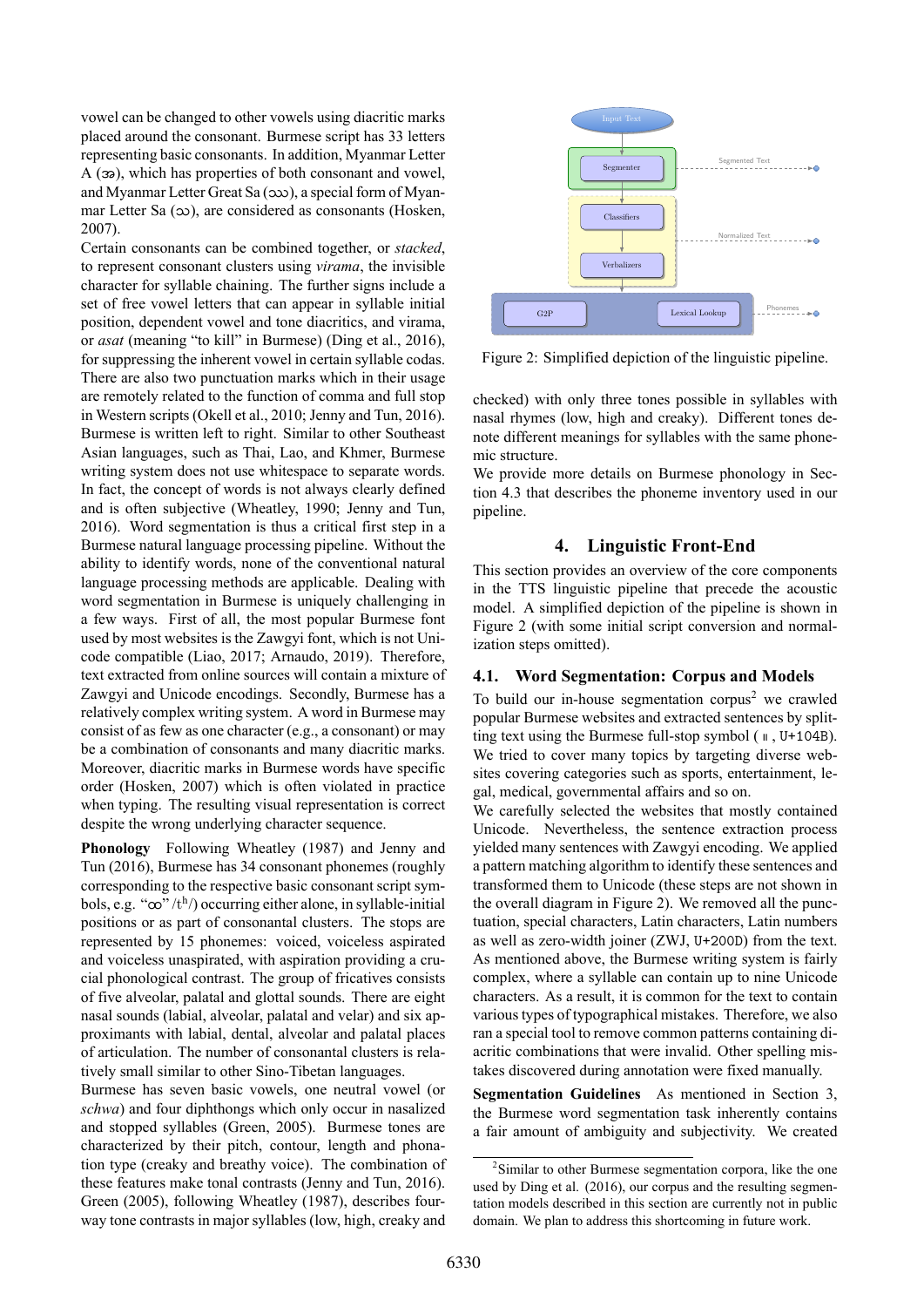| Sentence:                                       | ရန်ကုန်မြို့တွင်နေသာမည်။                                                                                |
|-------------------------------------------------|---------------------------------------------------------------------------------------------------------|
| English translation:                            | It does not rain in Taunggyi city.                                                                      |
| Segmented:                                      | ရန်ကုန် မြို့ တွင် နေ သာ မည်                                                                            |
| Literal translation:                            | Taunggyi city at rain does-not-fall                                                                     |
|                                                 |                                                                                                         |
| Sentence:<br>English translation:<br>Segmented: | တောင်ကြီးမြို့တွင်မိုးမရွာပါ။<br>It does not rain in Taunggyi city.<br>တောင်ကြီး မြို့ တွင် မိုး မရွာပါ |

Table 1: Segmentation examples.

| Algorithm  | Precision | Recall | F-score |  |
|------------|-----------|--------|---------|--|
| <b>CRF</b> | 95.74     | 96.57  | 96.15   |  |
| NN         | 94 96     | 96.32  | 95.64   |  |

Table 2: Performance of segmentation models.

the segmentation guidelines that explained how Burmese text should be segmented in different contexts in order to standardize the process. The guidelines served as a reference for all the human annotators during the segmentation process. In general, we aimed to segment the sentences at word boundaries. However, since the concept of "words" in Burmese is not always clear-cut, there were many ambiguous situations. As the corpus was primarily aimed for use as part of a text-to-speech system, we paid special attention to the pronunciations of the resulting segments. In particular, we avoided segmenting a compound word if the pronunciations of the resulting segments were different from the pronunciation of the compound. For example, stem verbs can have certain suffixes to form adjectives, adverbs, or other forms. The pronunciation of the words would be wrong, if they were segmented down to stem-verb and morpheme level. Therefore, the annotators were instructed to keep the words meaningful and articulable. If a segmentation would cause the pronunciation of the subsequent segments, when pronounced separately, to be different from the true pronunciation in that context, then we do not make that segmentation. For example, the word သွားပွတ်တံ (toothbrush), which is pronounced as  $\partial \Theta$ . bu?  $\check{\cdot}$  tàn/, consists of 3 smaller meaningful units: သွား (teeth) ပွတ် (brush) တံ (stick). However, if this word is segmented into three segments, their pronunciations would become / $\theta w \acute{a}$ /, /pu?/, /tà $N$ , which sound unnatural. Another example is နွားမ (cow), which is pronounced as  $/no$ .  $mq/$ . However, if this word is segmented into smaller meaningful units, which are  $\approx 0.05$ gender-neutral) and  $\omega$  (female), it will be pronounced as  $/mw$  and  $/m<sub>2</sub>$ , which is unnatural. In both of these cases, we do not segment the inputs.

A few examples of full Burmese sentences and their segmentation illustrating our segmentation principles are shown in Table 1. In the second example, မရွာပါ ("does-notfall") is kept together as one segment, because segmenting it into smaller units would alter its pronunciation.

Post-processing After segmentation, we filtered out those entries with more than 40 words from our corpus, because they tend to be run-on sentences or sentences with



Figure 3: A histogram of sentence counts (*y* axis) vs. the sentence lengths (*x* axis).

| Class               | Description              | Example inputs                        |
|---------------------|--------------------------|---------------------------------------|
| <b>ABBREVIATION</b> | Abbreviations            | Dr., Mr., Ms.                         |
| <b>ADDRESS</b>      | Address expressions      | 34 Main st.                           |
| <b>CARDINAL</b>     | Normal numbers           | 3479, 90, 581, 00                     |
| <b>CONNECTOR</b>    | Ranges, ratios           | 1996-1997                             |
| <b>DATE</b>         | Date expressions         | 3/5/2018, 2018-01-02                  |
| <b>DECIMAL</b>      | Decimal point numbers    | 234.79                                |
| <b>DIGIT</b>        | Digit sequences          | $123 - 4,000$                         |
| <b>ELECTRONIC</b>   | Email addresses and URLs | hello@test.org                        |
| <b>EMOTICON</b>     | Emoticons/Emojis         | $(-), 8-$                             |
| <b>FRACTION</b>     | Mathematical fraction    | $\frac{2}{5}$ , ၁/၁၂၅                 |
| <b>LSEO</b>         | Letter sequences         | UN, အ.လ.က                             |
| <b>MEASURE</b>      | Unit quantities          | $10 \text{ km}$ , $30 \text{ sq}$ .m. |
| <b>MONEY</b>        | Currency quantities      | $$2.5, 1.2$ ကျပ်                      |
| <b>TELEPHONE</b>    | Phone numbers            | $+(94)$ 123 4567                      |
| <b>TIME</b>         | Time expressions         | ညနေ12:45, 4.33pm                      |
| <b>VERBATIM</b>     | Special symbol names     | $\overline{\Delta}X + \Delta Y$       |

Table 3: Semiotic classes for Burmese.

missing sentence-final punctuation. Overall, our segmentation corpus consists of 110,947 segmented entries. These entries consist of 2,322,084 segments after segmentation, which amount to 59,312 unique words in our corpus. The entries vary in length, ranging from 2 words to 40 words, with an average of 20.93 words per sentence. Figure 3 shows a histogram of the length distribution of these entries.

**Models** To gauge the performance of popular segmentation methods using the collected data, we evaluated two standard approaches to segmentation: conditional random fields (CRF) (Lafferty et al., 2001), popular for Burmese (Pa et al., 2015; Ding et al., 2016; Phyu and Hashimoto, 2017; Ma and Yang, 2018), and feed-forward neural networks (NN) (Botha et al., 2017). Feed forward neural networks are particularly suited for low-resource platforms, such as mobile devices, due to their relatively low footprint and computational complexity. We trained both types of models after splitting the corpus into a training set (95%) and a test set  $(5\%)$  using an ad-hoc partition. No cross-validation was performed. The performance of both algorithms on the test set is shown in Table 2. We chose the CRF as the better performing model to be included in our TTS pipeline.

# **4.2. Text Normalization**

A popular approach to designing text normalization pipelines is to form it with two main components: a classifier and a verbalizer (Ebden and Sproat, 2015). These modules occupy the second stage in our pipeline (Figure 2) following the word segmenter. Our Thrax grammars adhere to this approach (Google, 2018b).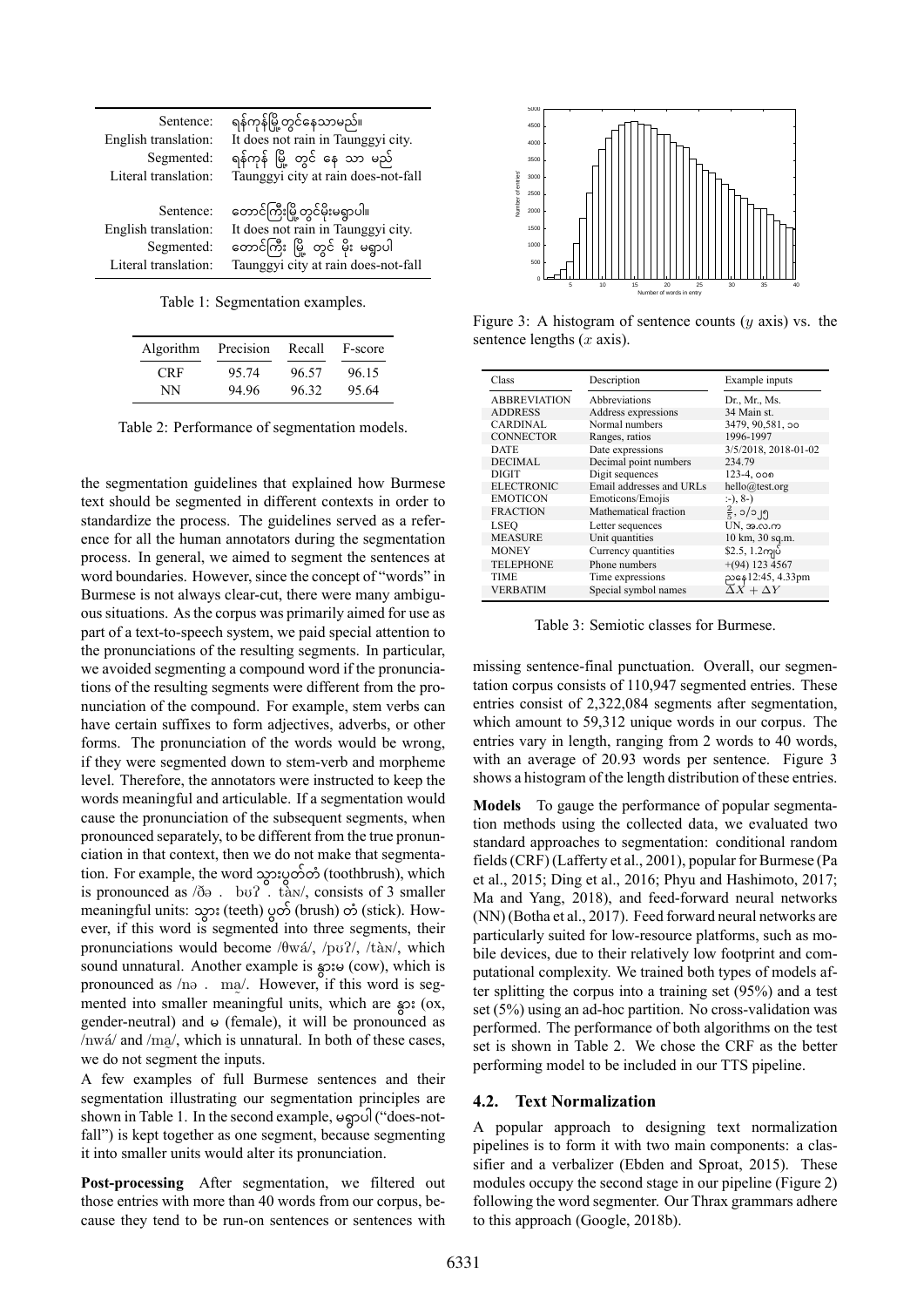| Classified NSW markup                          | Verbalization                                  |
|------------------------------------------------|------------------------------------------------|
| cardinal   integer: -19                        | အနုတ် ဆယ့် ကို                                 |
| connector   type: range                        | မ                                              |
| date   day: 4   month: g §   style: 2          | .<br>လေး ဇွန် လ<br>လေး ဒသမ ငါး                 |
| decimal   integer_part: 4   fractional_part: 5 |                                                |
| digit digit:9                                  | ကိႏ                                            |
| concept   concept: 0_o                         |                                                |
| fraction   numerator: 4   denominator: 5       | စိတ်ရှုတ်မျက်နှာ<br>ပိုင်းဝေ လေး ပိုင်းခြေ ငါး |
| letters   letters: 39100101                    | အ လ က                                          |
| measure   integer: 7   units: second           |                                                |
| money   fractional_part: 98   currency: gbp    | ခုနစ် စက္ကန့်<br>ကိုး ဆယ့် ရှစ် ပဲနိ           |
| time   hours: 4   minutes: 0                   | လေး နာရီ                                       |
| verbatim   verbatim:√                          | နှစ်ထပ်ကိန်းရင်း                               |

Table 4: Some example verbalizations.

| 1                        | # Download Google Language Resources repository.           |
|--------------------------|------------------------------------------------------------|
| 2                        | git clone https://github.com/google/language-resources.git |
| $\overline{\mathbf{3}}$  | cd language-resources                                      |
| $\overline{4}$           | $#$ Build classification grammars and tests.               |
| $\overline{\phantom{a}}$ | bazel build //my/textnorm/classifier/                      |
| 6                        | # Build verbalization grammars and tests.                  |
| $\overline{7}$           | bazel build //my/textnorm/verbalizer/                      |
| 8                        | $#$ Run the unit tests.                                    |
| $\mathbf Q$              | bazel test $//my/textnorm/$                                |
|                          |                                                            |

Table 5: Setting up text normalization.

The classifier component identifies and classifies the nonstandard words (NSW), a candidate set whose elements belong to out-of-vocabulary tokens, in the segmented input text (Sproat et al., 2001). Each NSW belongs to a certain *semiotic class* (Taylor, 2009). These classes are often organized into taxonomies which aim to cover most of the practical use cases (Sproat et al., 2001; Ebden and Sproat, 2015; van Esch and Sproat, 2017). The semiotic classes supported by our grammars are shown in Table 3 along with the example inputs. Note that the classifier accepts both English and Burmese expressions<sup>3</sup>. Once classified, the NSW is converted to a simple structured markup. The verbalizer component is responsible for converting the NSW markup from a particular class to its corresponding word spelling, as shown in Table 4.

**Prerequisites** The grammars<sup>4</sup> reside in the Google Internationalization Language Resources repository, along with other resources for lowresource languages (Google, 2016). The Bazel build system (Google, 2019) is required to compile the grammars which depend on Thrax (Roark et al., 2012). Bazel is a flexible build system that is able to pull further dependencies of Thrax, such as OpenFst finite-state transducer framework (Allauzen et al., 2007), from their respective remote repositories. The sequence of steps involving downloading the repository (line 2), compiling the Burmese grammars (lines 5 and 7) and running the unit tests (line 9) is shown in Table 5.

**Using the Grammars** The grammars compile into finite state archive (FAR) files which contain collections of rules expressed as weighted FSTs (Tai et al., 2011), each corresponding to a particular semiotic class. Overall there

|                          | # Compile Thrax driver.                                        |
|--------------------------|----------------------------------------------------------------|
| $\overline{\mathcal{L}}$ | bazel build @thrax//:thraxrewrite-tester                       |
| 3                        | $#$ Check classification.                                      |
| $\overline{4}$           | bazel-bin/external/thrax/thraxrewrite-tester                   |
| 5                        | $--$ far $=$ bazel $-$ bin/my/textnorm/classifier/classify.far |
| 6                        | $--rules=CLASSIFY$                                             |
|                          |                                                                |
| 8                        | $#$ Check verbalization.                                       |
| 9                        | bazel-bin/external/thrax/thraxrewrite-tester \                 |
| 10                       | --far=bazel-bin/my/textnorm/verbalizer/verbalize.far \         |
| 11                       | $--rules=ALL$                                                  |
| 12.                      |                                                                |

Table 6: Command-line use of text normalization.

|              |      |   | Voiced Labial Dental Alveolar Palatal Velar Glottal |        |      |   |
|--------------|------|---|-----------------------------------------------------|--------|------|---|
| Stop         | p ph |   | t th                                                |        | k kh | ? |
|              | b    |   | d                                                   |        | g    |   |
| Affricate    |      |   |                                                     | ts tsh |      |   |
|              |      |   |                                                     | dz     |      |   |
| Fricative    |      | θ | S S <sup>h</sup>                                    |        |      | h |
|              |      | ð | Z                                                   |        |      |   |
| <b>Nasal</b> | m    |   | ņ                                                   | ù      | ή    |   |
|              | m    |   | n                                                   | n      | η    |   |
|              |      |   |                                                     |        |      |   |
| Liquid       |      |   | ر ا                                                 |        |      |   |
| Glide        | Ŵ    |   |                                                     |        |      |   |
|              | W    |   |                                                     |        |      |   |

Table 7: Burmese consonants.

are 5 Burmese-specific individual classification grammars (e.g., date.far) and further  $10$  prebuilt language-agnostic grammars available in universal\_rules.far. The grammars rely on the language-agnostic cardinal and ordinal number grammar in number\_names\_rules.far. All the grammars are combined into a single master classification grammar classify.far exposing the main rule (FST) CLASSIFY for performing the classification. The verbalizer components contains 14 Burmese-specific grammars in individual FAR files, combined into an a single master verbalization grammar in verbalize.far that exposes the main verbalization rule ALL. Table 6 shows the use of the Thrax command-line driver for verifying individual rewrites for the classifier and verbalizer grammars using an interactive prompt.

**System Integration** The text normalization grammars described above can be integrated into a broader TTS pipeline using the Sparrowhawk text normalization framework (Google, 2015) which is an open-source version of Google text normalization (Ebden and Sproat, 2015). While we have not integrated Sparrowhawk with Burmese, the integration is pretty straightforward and can be based on existing integrations for other low-resource languages (such as Sinhala and Khmer<sup>5</sup>) described by Sodimana et al. (2018) that reside in the same language resource repository.

#### **4.3. Phoneme Inventory**

The representation of thirty-four Burmese consonants is shown in Table 7. The voiced liquid  $\lambda x/$ , sometimes denoted /r/, is rare and serves as an optional variant of a palatal

<sup>&</sup>lt;sup>3</sup>At the moment the classifier only supports inputs in English for addresses, abbreviations and measures.

<sup>4</sup>Available at https://github.com/google/ language-resources/tree/master/my/textnorm.

<sup>5</sup>Available at https://github.com/google/ language-resources/tree/master/km/sparrowhawk.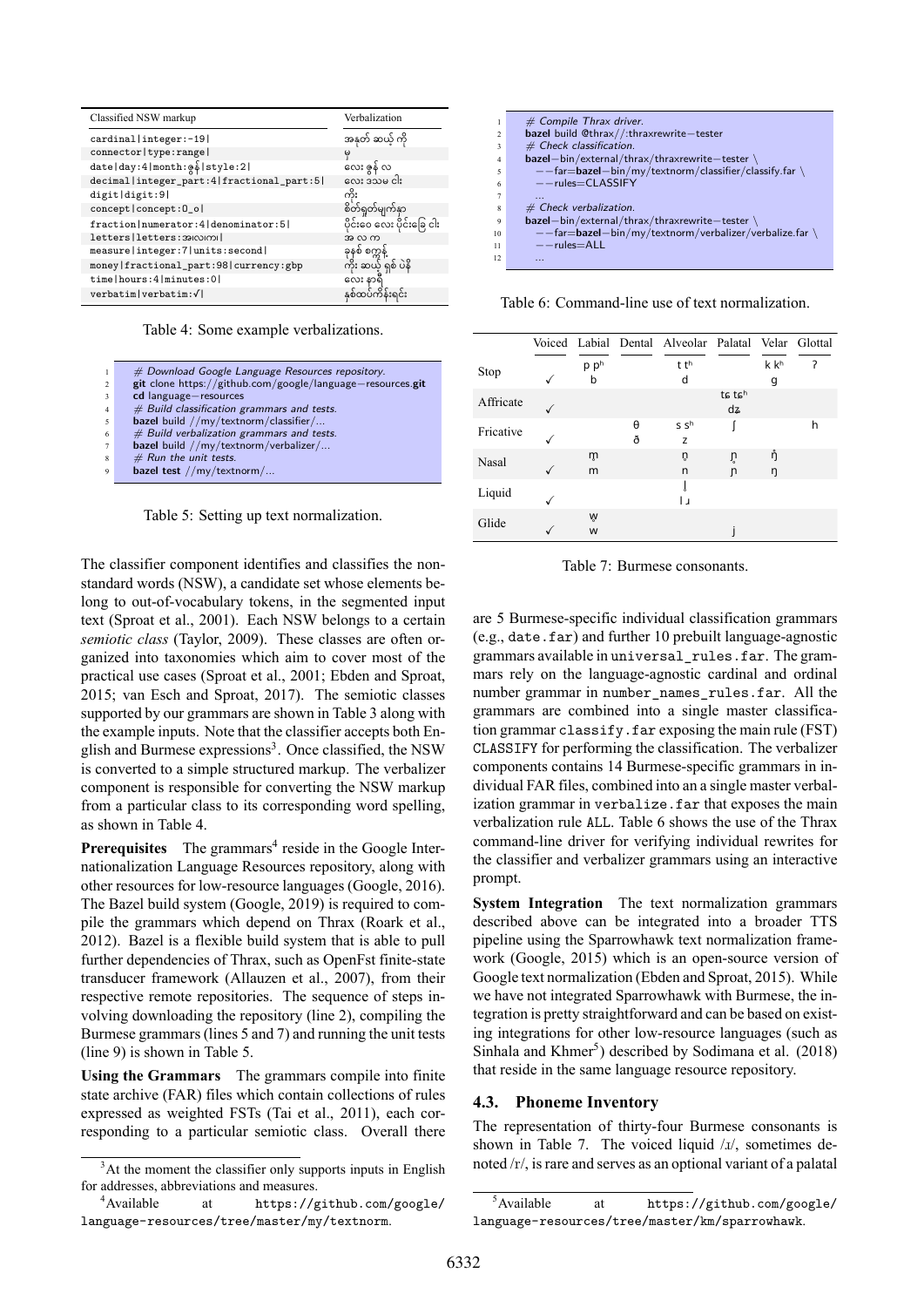

Figure 4: Chart of Burmese monophthong and diphthong distributions for orthographically open (left) and closed (right) syllables.



Figure 5: Very simplified depiction of Burmese tones.

glide /j/ in some loanwords of Pali origin (Watkins, 2001) or in modern loanwords (Chang, 2009; Gruber, 2011). The glide /w / is rare, along with the voiced fricative /ð/ (Green, ˚ 2005). The main difference between our representation and the literature is our choice of affricates: voiceless alveolopalatals (/ $\frac{L}{\sqrt{2}}$  and / $\frac{L}{\sqrt{2}}$ ) instead of the more standard voiceless postalveolars (/tf/ and /tf<sup>h</sup>/), and voiced alveolo-palatal /dz/ instead of voiced postalveolar  $\frac{d}{dx}$ . Although not part of the consonant inventory, a special symbol  $/N$ , a placeless nasal, is often used to denote either a nasal consonant or simply a nasal quality on the vowel syllabic nucleus (Green, 2005; Gruber, 2011).

Our choice of vowel inventory follows the asymmetrical distribution of vowels provided by Watkins (2000). We divide the inventory into two sets. The first set, shown on the left-hand side of Figure 4, contains vowels that occur in orthographically open syllables and are not nasalized (Watkins, 2001). This set consists of eight vowels that include the schwa  $(\sqrt{\theta})$ . Some representations do not assign the schwa phonemic status because it occurs as an allophone (Chang, 2009). The second set, shown on the righthand side of Figure 4, occurs either as nasalized or in the syllables closed by a glottal stop. This set consists of four vowels, two of which  $(|\varepsilon|$  and  $|a|)$  are shared with the first set, although  $/\varepsilon$  can only appear in non-nasalized syllables. Burmese has four diphthongs (shown in lighter, blue, color) which also belong to the second set. The phonotactics require that these must be closed by either a glottal stop or a placeless nasal (Green, 2005).

 *# Download Google Language Resources repository.* **git** clone https://github.com/google/language*−*resources.**git cd** language*−*resources 4 *# Build G2P grammars and helper tool.* **bazel** build *−*c opt my:g2p *# Run G2P on command line.* **echo** "ကား" | **bazel***−*bin/my/g2p <sup>8</sup> *→* k á

Table 8: Downloading and building G2P.

(/`a/), *high* (/´a/), *creaky* (/a /) and *checked* (/a /) (Green,  $(2005)$ . The checked tone is sometimes referred to as *killed* (Watkins, 2000) or *glottal* (Chang, 2009). Burmese tones are a complex phenomena that can be explained only with reference to several aspects of the language's phonological structure, including the features of pitch, phonation type and vowel quality, among others (Gruber, 2011). According to Watkins (2001), the *low*, *high* and *creaky* tones may be described in terms of modification of the vowel feature alone. The *killed* tone modifies vowels from the second subset, always includes a syllable-final glottal stop and is not possible in syllables with nasal rhymes (Green, 2005). A very simplified diagram of this tonal system is shown in Figure 5. Because the tones potentially transform each vowel into up to four phonemes, we end up with the phoneme inventory consisting of 88 symbols: 34 consonants and 54 vowels.

#### **4.4. Grapheme-to-Phoneme Conversion**

Similar to text normalization, the G2P conversion grammar (Google, 2018a) resides in the Google Internationalization Language Resources repository (Google, 2016) and can be built using Bazel. The grammar (burmese.grm) is based on the Thrax grammar language and compiles into a weighted finite-state transducer with graphemes on the input tape and phonemes on the output tape. The grapheme and phoneme alphabets are specified in the grapheme.syms and phoneme.syms symbol table files collocated with the grammar file. The phoneme alphabet contains the phoneme inventory described in Section 4.3. The simple sequence of commands required to fetch, com-

pile and use the G2P grammar on the command-line is shown in Table 8. The grammar compiles into a weighted FST (in OpenFst format) with 195 states and 2966 arcs, with input and output cycles (139 input and 263 output epsilons, respectively). The FST accepts Unicode characters from the Myanmar block as defined in Unicode Standard (The Unicode Consortium, 2015) and outputs phonemes represented in IPA.

The transducer complexity relates to the non-trivial structure of the corresponding grammar which involves composition of several stages of processing which include

- Orthographic processing that involves re-ordering of medial consonant markers, if required, unifying variant spellings, normalizing the vowels (e.g., "ဣ" *→* "အိ") and unstacking complex stacked consonants (e.g., *kinzi*: ဂင်္).
- Core G2P rewrites, such as turning the historical palatal stops into alveolar fricatives (e.g., " $\infty$ "  $\rightarrow$  /s<sup>h</sup>/).

As mentioned in Section 3, Burmese has four tones: *low*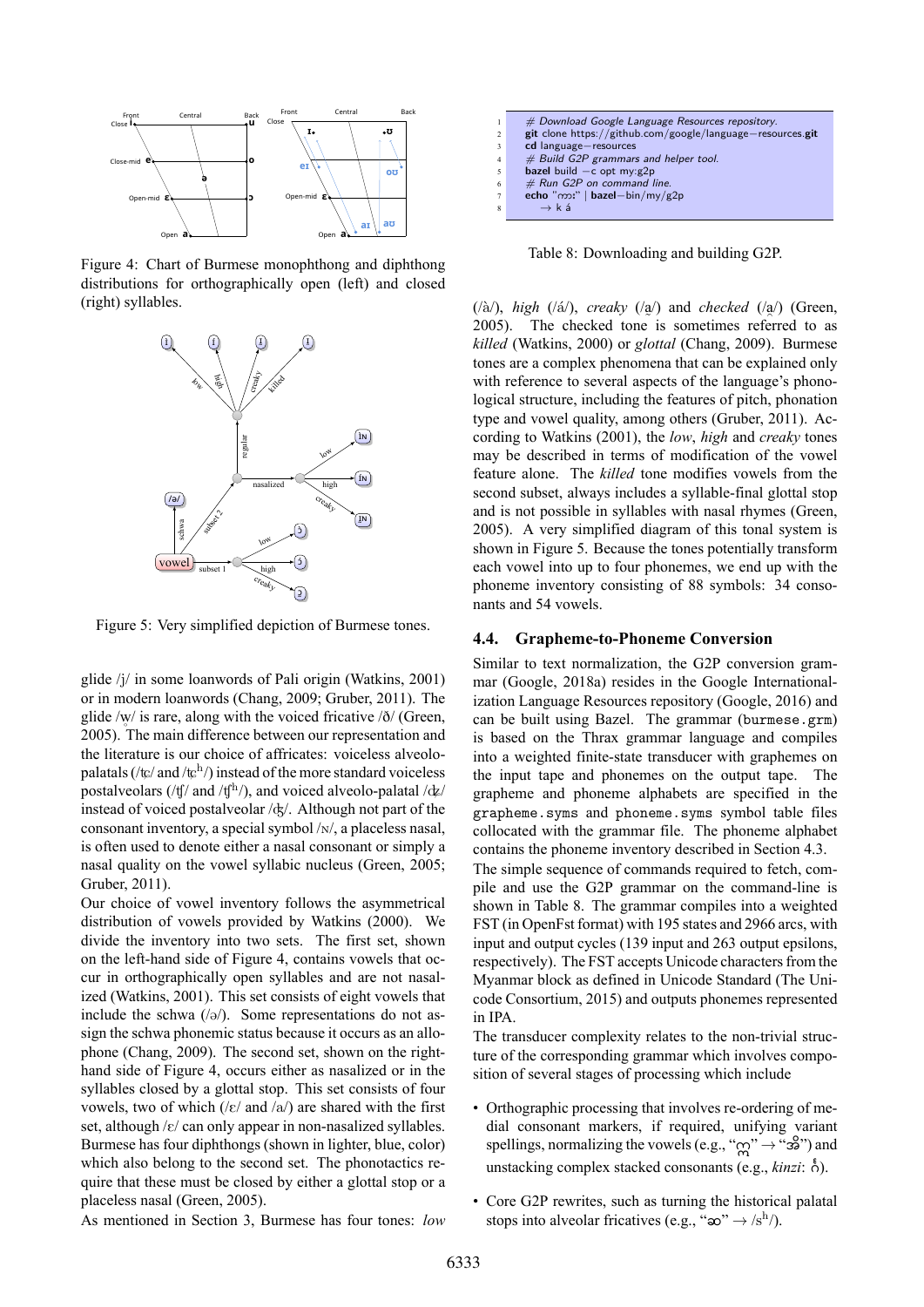

Figure 6: Structure of the Burmese speech corpus.

- Transformations that depend on the position in a syllable, i.e. are coda or nucleus-specific (e.g., handling nucleusfinal "ည").
- Phonological transformations, such as turning palatal affricates into allophones of the velars (e.g.,  $/k^h$  j/  $\rightarrow$  /tch<sup>h</sup>/).
- Pronunciation exceptions that arise from various graphemic combinations, handling the special markers (such as locative "၌" and possessive "၏"), and so on.

## **5. Overview of the Corpus**

In this section we provide an overview of the free multispeaker Burmese speech dataset that we built (Burmese Corpus, 2019).

**Distribution and Licensing** The corpus is open-sourced under "Creative Commons Attribution-ShareAlike" (CC BY-SA 4.0) license (Creative Commons, 2019) and hosted on the Open Speech and Language Resources (OpenSLR) repository (Povey, 2019). The OpenSLR identifier for the corpus is SLR80, the International Standard Language Resource Number (ISLNR) (Mapelli et al., 2016) is  $999 - 939 - 436 - 742 - 0<sup>6</sup>$ .

The corpus structure is shown in Figure 6. Collections of audio and the corresponding transcriptions are stored in a separate compressed archive for each gender. Only the female recordings are released at present. Transcriptions are stored in a *line index* file, which contains a tab-separated list of pairs consisting of the audio file names and the corresponding hand-curated transcriptions that were segmented at the word level. The name of each utterance consists of three parts: the symbolic dataset name (bur), the fourdigit speaker ID and the 10-digit hash. The 48 kHz singlechannel audio files are provided in 16 bit linear PCM RIFF format.

**The Recording Process** The speakers were all volunteer participants aged between 25 and 35. The recording took place in Yangon, Myanmar, in a rented studio. Using multiple speakers for the recording allowed us to obtain more data without putting too much burden on each of the volunteers, who were not professional voice talents. All the speakers where native speakers of Burmese. We recorded the audio with an ASUS Zenbook UX305CA fanless laptop, a Neumann KM 184 microphone and a Blue Icicle XLR-USB A/D converter.

The audio was recorded using our web-based recording software. Each speaker was assigned about 150–200 sentences to read. The tool recorded each sentence at 48 kHz (16 bits per sample). We also used in-house software for quality control where reviewers could check the recording





(e) Mean of abs. sample values. (f) Maximum peak level (dB).

Figure 7: Speech corpus properties.

against the recording script and provide additional comments when necessary.

Since the speakers were not professional voice talents, their recordings could contain problematic artifacts such as unexpected pauses, spurious sounds (like coughing or clearing the throat) and breathy speech. As a result, it was very important to conduct quality control (QC) of the recorded audio data. All recordings went through a quality control process performed by trained native speakers to ensure that each recording (1) matched the corresponding script (2) had consistent volume  $(3)$  was noise-free (free of background noise, mouth clicks, and breathing sounds) and (4) consisted of fluent speech without unnatural pauses or mispronunciations. The reviewers could use the QC tool to edit the transcriptions to match the recording. Utterances not meeting the above criteria were discarded.

**Basic Statistics** The corpus consists of 2,528 utterances from 20 female speakers with the corresponding manually segmented transcriptions. Transcriptions contain 9,941 unique words and 22,443 words in total. Some of the basic properties of the corpus are shown in Figure 7. The durations of the audio utterances (a) are between 2.5 and 12 seconds, with the majority of the utterances having durations between 4 to 7.5 seconds. The sentence lengths (b) are between 55 and 360 Unicode characters, the majority of the sentences have between 120 and 230 characters. The arithmetic means of the absolute values of the audio samples (e) for the majority of the utterances are between 0.01 and 0.03. These values indicate the presence of a small direct current (DC) component in the signals, also known as DC offset, which can be removed using signal processing techniques (Gu and Yu, 2000; Karimi-Ghartemani et al., 2011). We also measured the maximum peak levels for the recordings (f) to ensure that the audio does not clip and to gauge the loudness levels. The spread in the maximum peak level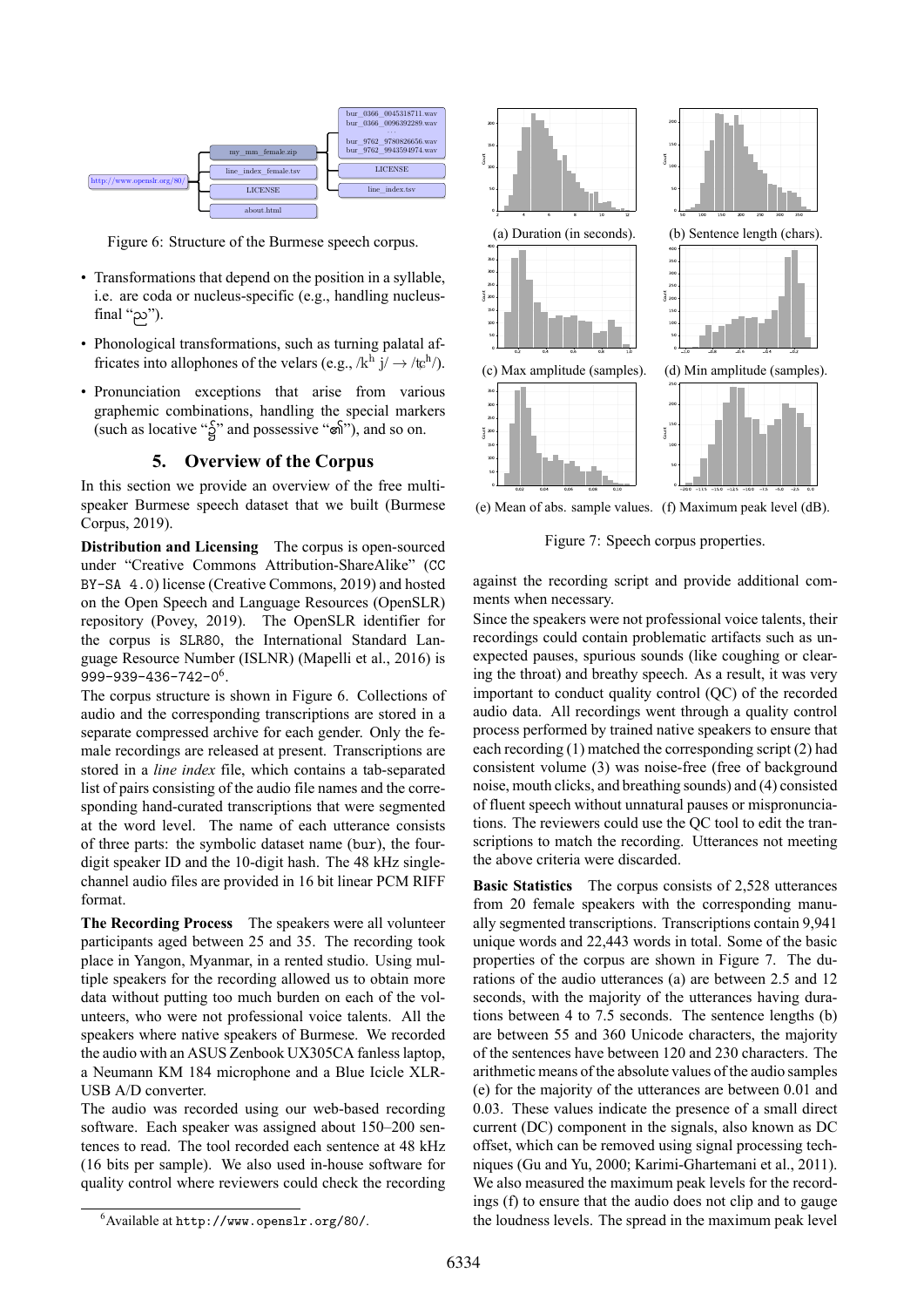values as well as minimum and maximum amplitude values in subfigures (c) and (d) reflects the fact that the dataset has multiple speakers and has been recorded under varying conditions.

## **6. Experiments**

**Model Architecture Details** We used the long short term memory recurrent neural network (LSTM-RNN) acoustic model configuration originally proposed by Zen and Sak (2015) to build an acoustic model using the corpus described in the previous section. LSTM-RNNs are designed to model temporal sequences and long-term dependencies within them (Hochreiter and Schmidhuber, 1997). To determine the phoneme time boundaries, prior to training the models the audio was force-aligned with the corresponding transcriptions (Young et al., 2006).

Two unidirectional LSTM-RNNs for duration and acoustic parameter prediction are used in tandem in a streaming fashion. Given the input features, the goal of the duration LSTM-RNN is to predict the duration (in frames) of the phoneme in question. This prediction, together with the input features, is then provided to the acoustic model which predicts smooth acoustic vocoder parameter trajectories. The smoothing of transitions between consecutive acoustic frames is achieved in the acoustic model by using recurrent units in the output layer.

The input features used by both the duration and the acoustic models consist of one-hot linguistic features that describe the utterance including the phonemes, syllable counts, distinctive features and so on. An additional important feature that we use is a one-hot speaker identity feature. When using a model trained on multiple speakers, this feature is instrumental in forcing the consistent speaker characteristics on the output of the model. In other words, it forces the voice to sound like the requested speaker.

The original audio was downsampled to 24 kHz. Then mel-cepstral coefficients (Fukada et al., 1992), logarithmic fundamental frequency ( $log F_0$ ) values (interpolated in the unvoiced regions), voiced/unvoiced decision (boolean value) (Yu and Young, 2011), and 7-band aperiodicities were extracted every 5 ms, similar to (Zen et al., 2016). These values form the output features for the acoustic LSTM-RNN and serve as input vocoder parameters (Agiomyrgiannakis, 2015). The output features for the duration LSTM-RNN are phoneme durations (in seconds). The input features for both the duration and the acoustic LSTM-RNN are linguistic features. Both the input and output features were normalized to zero mean and unit variance. At synthesis time, the acoustic parameters were synthesized using the Vocaine vocoding algorithm (Agiomyrgiannakis, 2015).

The architecture of the acoustic LSTM-RNN consists of a 1*×*128 ReLU layer (Zeiler et al., 2013) followed by 3*×*160 cell LSTM with recurrent projection (LSTMP) layers (Sak et al., 2014) with 64 recurrent projection units and a linear recurrent output layer (Zen and Sak, 2015). The architecture of the duration LSTM-RNN consists of a  $1 \times 128$  ReLU layer followed by a single 160-cell LSTMP layer with a feed-forward output layer with linear activation. Acoustic and duration networks were trained using  $\epsilon$ -contaminated Gaussian loss function (Zen et al., 2016) with exponentially decaying learning rate of 2 *−*6 and a batch size of 4.

**Results and Discussion** We chose five out-of-domain sentences in order to establish the best sounding speaker for the next stage of experiments. The best sounding speaker with identity 4409 (speaker identities are encoded in the audio file names described in Section 5) was chosen by consensus from five evaluators.

We then performed subjective evaluation of the voice resulting from applying the best speaker identity feature by Mean Opinion Score (MOS) testing (Streijl et al., 2016). A system pipeline includes all the open-source components and data described in this paper. A set of 100 sentences was used that are neither in the training data, nor in the fivesentence set used for best speaker selection. Each sentence was rated by five different native speakers who were asked to rate each utterance on a  $5$ -point scale (1: worst, 5: best). The resulting MOS score (with the corresponding 95% confidence interval) is 3.63*±*0.10, which ranks as reasonable on MOS scale and is overall competitive with the results of similar MOS evaluations reported in (Thu et al., 2015c; Hlaing et al., 2018). It is interesting to note that our system outperforms a somewhat similar LSTM-RNN configuration but fares worse when compared to the hybrid LSTM-RNN configuration recently reported by Hlaing et al. (2019). In their tests these two configurations scored 3.26*±*0.35 and 4.01*±*0.20 MOS, respectively. The differences in performance can be attributed to many factors, such as quality of the data and phoneme forced aligner algorithms, neural network parameters, linguistic pipeline differences and so on.

# **7. Conclusions and Future Work**

In this paper we presented three open-source components for building Burmese text-to-speech pipelines: a free multispeaker dataset of Burmese speech with the corresponding transcriptions (to the best of our knowledge, this is the first such dataset open to all with no restrictions) and the open-source finite-state transducer grammars for performing text normalization and grapheme-to-phoneme conversion. We showed that by using this data and algorithms in a reasonably standard LSTM-RNN pipeline well suited for low-resource scenarios, the resulting model scores competitively when compared to other systems reported in the literature. We hope the corpus and the grammars described in this paper will contribute to the burgeoning field of Burmese speech and language research and help advance state-ofthe-art for other significantly more low-resource languages of Tibeto-Burman family.

As part of future experiments, it will interesting to see our Burmese corpus combined with other language corpora from broader Sino-Tibetan family to train a multilingual Sino-Tibetan model. This will open up venues for interesting investigations, such as testing whether transfer learning improves certain aspects of the Burmese speech synthesis (such as tone quality).

#### **8. Acknowledgments**

The authors would like to thank Richard Sproat, Rob Clark and the anonymous reviewers for many useful suggestions.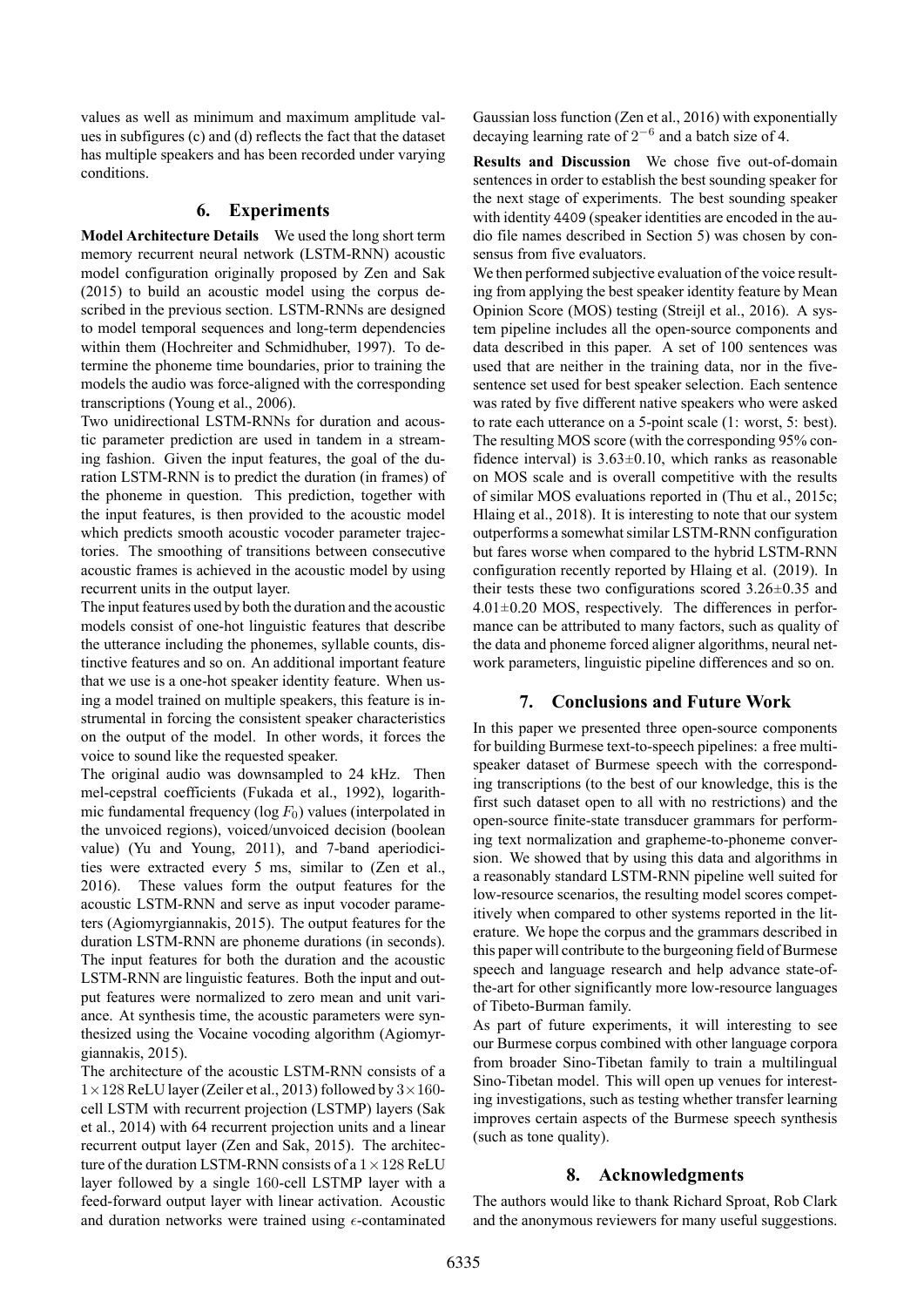## **9. Bibliographical References**

- Agiomyrgiannakis, Y. (2015). VOCAINE the vocoder and applications in speech synthesis. In *Proc. of Acoustics, Speech and Signal Processing (ICASSP)*, pages 4230– 4234, Brisbane, Australia, April. IEEE.
- Allauzen, C., Riley, M., Schalkwyk, J., Skut, W., and Mohri, M. (2007). OpenFst: A general and efficient weighted finite-state transducer library. In *International Conference on Implementation and Application of Automata*, pages 11–23. Springer.
- Arnaudo, D. (2019). Bridging the Deepest Digital Divides: A History and Survey of Digital Media in Myanmar. In Aswin Punathambekar et al., editors, *Global Digital Cultures: Perspectives from South Asia*, pages 96–125. University of Michigan Press.
- Baljekar, P. (2018). *Speech Synthesis from Found Data*. Ph.D. thesis, Carnegie Mellon University, Pittsburgh, PA.
- Bisani, M. and Ney, H. (2008). Joint-Sequence Models for Grapheme-to-Phoneme Conversion. *Speech communication*, 50(5):434–451.
- Black, A. W. (2019). CMU Wilderness Multilingual Speech Dataset. In *Proc. of IEEE International Conference on Acoustics, Speech and Signal Processing (ICASSP)*, pages 5971–5975. IEEE.
- Bornás, A. J. and Mateos, G. G. (2019). A Character-Level Approach to the Text Normalization Problem Based on a New Causal Encoder. *arXiv preprint arXiv:1903.02642*.
- Botha, J. A., Pitler, E., Ma, J., Bakalov, A., Salcianu, A., Weiss, D., McDonald, R., and Petrov, S. (2017). Natural Language Processing with Small Feed-forward Networks. In *Proc. of the 2017 Conference on Empirical Methods in Natural Language Processing (EMNLP)*, pages 2879–2885, Copenhagen, Denmark.
- Chang, C. B. (2009). English loanword adaptation in Burmese. *Journal of the Southeast Asian Linguistics Society*, 1:77–94.
- Chen, Y.J., Tu, T., Yeh, C., and Lee, H.Y. (2019). Endto-End Text-to-Speech for Low-Resource Languages by CrossLingual Transfer Learning. In *Proc. Interspeech 2019*, pages 2075–2079, Graz, Austria.
- Chit, Y. W. and Khaing, S. S. (2018). Myanmar Continuous Speech Recognition System Using Fuzzy Logic Classification in Speech Segmentation. In *Proc. of the Intl. Conference on Intelligent Information Technology*, pages 14–17, Hanoi, Vietnam. ACM.
- Cooper, E. L. (2019). *Text-to-Speech Synthesis Using Found Data for Low-Resource Languages. Ph.D. thesis,* Columbia University, New York.
- Creative Commons. (2019). Attribution-ShareAlike 4.0 International (CC BYSA 4.0). http: //creativecommons.org/licenses/by-sa/4. 0/deed.en.
- Ding, C., Thu, Y. K., Utiyama, M., and Sumita, E. (2016). Word Segmentation for Burmese (Myanmar). *ACM* **Transactions on Asian and Low-Resource Language In***formation Processing (TALLIP)*, 15(4):22.
- Ebden, P. and Sproat, R. (2015). The Kestrel TTS text normalization system. *Natural Language Engineering*, 21:333–353.
- Fukada, T., Tokuda, K., Kobayashi, T., and Imai, S.  $(1992)$ . An adaptive algorithm for mel-cepstral analysis of speech. In *Acoustics, Speech, and Signal Processing, 1992. ICASSP92., 1992 IEEE International Conference on*, volume 1, pages 137–140. IEEE.
- Gokcen, A., Zhang, H., and Sproat, R. (2019). Dual Encoder Classifier Models as Constraints in Neural Text Normalization. pages 4489–4493, Graz, Austria.
- Goldhahn, D., Sumalvico, M., and Quasthoff, U. (2016). Corpus collection for under-resourced languages with more than one million speakers. In *Proc. of Collabo*ration and Computing for Under-Resourced Languages: *Towards an Alliance for Digital Language Diversity (CCURL)*, pages 67–73.
- Google. (2015). Sparrowhawk Text Normalization System. https://github.com/google/sparrowhawk.
- Google. (2016). Google Internationalization Language Resources. https://github.com/google/ language-resources.
- Google. (2018a). Finite-state grammars for Burmese grapheme-to-phoneme conversion. https: //github.com/google/language-resources/ my/burmese.grm.
- Google. (2018b). Text normalization finite-state transducer grammars for Burmese. https://github.com/ google/language-resources/my/textnorm.
- Google. (2019). Bazel. http://bazel.build. [Online], Accessed: 2019-10-2.
- Green, A. D. (2005). Word, foot, and syllable structure in Burmese. *Studies in Burmese linguistics*, 570:1–24.
- Gruber, J. F. (2011). *An articulatory, acoustic, and auditory study of Burmese tone*. Ph.D. thesis, Georgetown University.
- Gu, J.C. and Yu, S.L. (2000). Removal of DC offset in current and voltage signals using a novel Fourier filter algorithm. *IEEE Transactions on Power Delivery*, 15(1):73–79.
- Gutkin, A., Ha, L., Jansche, M., Pipatsrisawat, K., and Sproat, R. (2016). TTS for Low Resource Languages: A Bangla Synthesizer. In *10th edition of the Language Resources and Evaluation Conference (LREC)*, pages 2005–2010, Portorož, Slovenia, May.
- Hlaing, C. S. and Thida, A. (2018). Phoneme based Myanmar text to speech system. *International Journal of Advanced Computer Research*, 8(34):47–58.
- Hlaing, A. M., Pa, W. P., and Thu, Y. K. (2017). Myanmar Number Normalization for Text-to-Speech. In *Proc. of 15th International Conference of the Pacific Association for Computational Linguistics (PACLING)*, pages 263– 274, Yangon, Myanmar, August. Springer.
- Hlaing, A. M., Pa, W. P., and Thu, Y. K. (2018). DNN Based Myanmar Speech Synthesis. In *Proc. The 6th Intl. Workshop on Spoken Language Technologies for Under-Resourced Languages (SLTU)*, pages 142–146, Gurugram, India.
- Hlaing, A. M., Pa, W. P., and Thu, Y. K. (2019). Enhancing Myanmar Speech Synthesis with Linguistic Information and LSTM-RNN. In *Proc. 10th ISCA Speech Synthesis Workshop (SSW)*, pages 189–193, Vienna, Austria.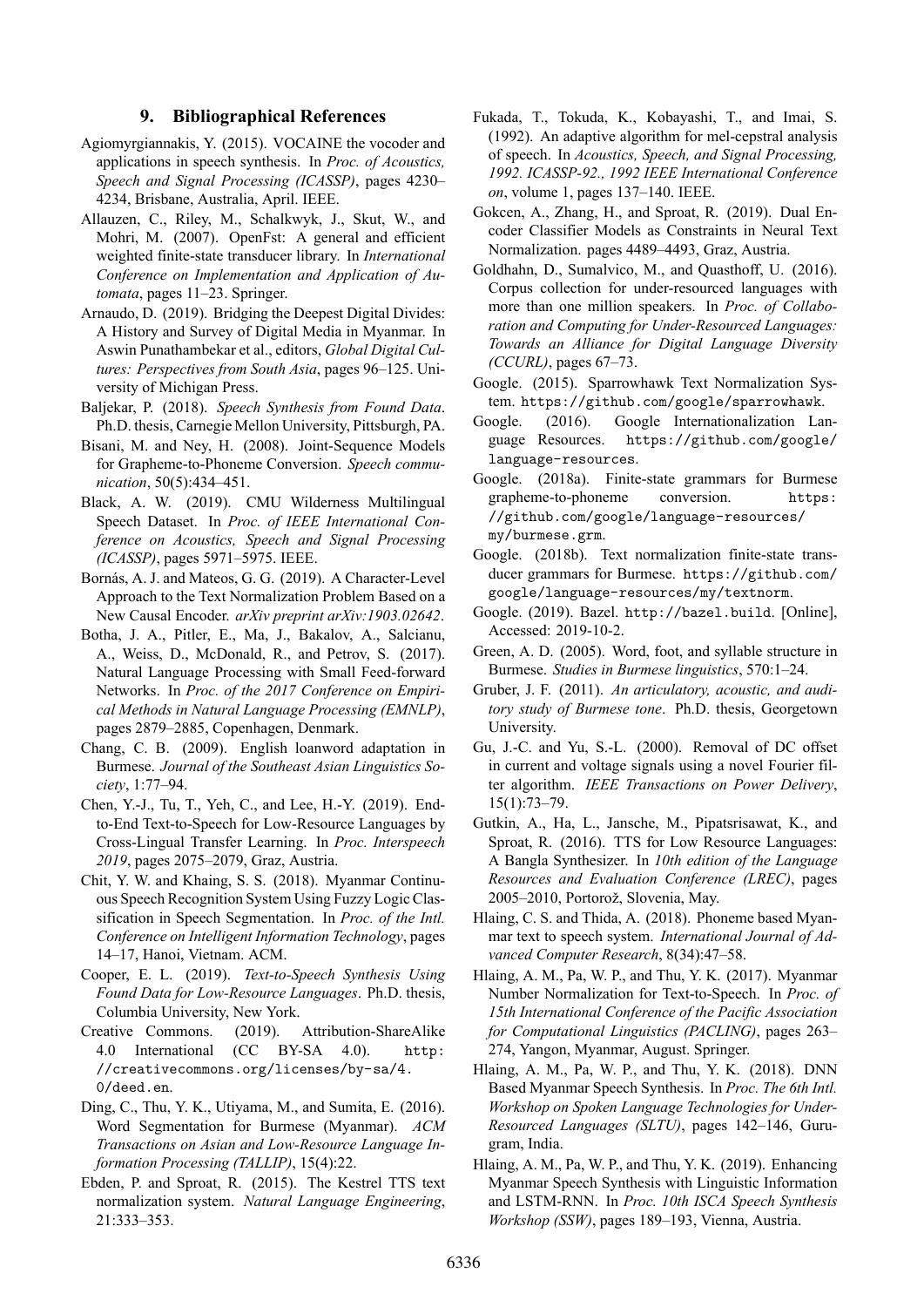Hochreiter, S. and Schmidhuber, J. (1997). Long shortterm memory. *Neural Computation*, 9(8):1735–1780.

- Hosken, M. (2007). Representing Myanmar in Unicode: Details and Examples. Version 3, SIL International and Payap University Linguistics Institute, Chiang Mai, Thailand.
- International Phonetic Association. (1999). *Handbook of the International Phonetic Association: A guide to the use of the International Phonetic Alphabet*. Cambridge University Press.
- Jenny, M. and Tun, S. S. H. (2016). *Burmese: A Comprehensive Grammar*. Routledge Comprehensive Grammars. Routledge.
- KarimiGhartemani, M., Khajehoddin, S. A., Jain, P. K., Bakhshai, A., and Mojiri, M. (2011). Addressing DC component in PLL and notch filter algorithms. *IEEE Transactions on Power Electronics*, 27(1):78–86.
- Kikui, G., Sumita, E., Takezawa, T., and Yamamoto, S.  $(2003)$ . Creating corpora for speech-to-speech translation. In *Proc. 8th European Conference on Speech Communication and Technology (Eurospeech)*, pages 381– 384, Geneva, Switzerland.
- Lafferty, J. D., McCallum, A., and Pereira, F. C. N. (2001). Conditional Random Fields: Probabilistic Models for Segmenting and Labeling Sequence Data. In *Proc. of the Eighteenth International Conference on Machine Learning (ICML)*, pages 282–289, San Francisco, CA, USA. Morgan Kaufmann Publishers Inc.
- Li, B. and Zen, H. (2016). Multi-Language Multi-Speaker Acoustic Modeling for LSTM-RNN Based Statistical Parametric Speech Synthesis. In *Proc. of Interspeech*, pages 2468–2472, San Francisco.
- Liao, H.T. (2017). Encoding for Access: How Zawgyi Success Impedes Full Participation in Digital Myanmar. *SIGCAS Comput. Soc.*, 46(4):18–24, January.
- Ma, C. and Yang, J. (2018). Burmese Word Segmentation Method and Implementation Based on CRF. In *Proc. of 2018 International Conference on Asian Language Processing (IALP)*, pages 340–344, Bandung, Indonesia.
- Mansfield, C., Sun, M., Liu, Y., Gandhe, A., and Hoffmeister, B. (2019). Neural Text Normalization with Subword Units. In *Proc. of the 2019 Conference of the North American Chapter of the Association for Computational Linguistics: Human Language Technologies, Volume 2 (Industry Papers)*, pages 190–196.
- Mapelli, V., Popescu, V., Liu, L., and Choukri, K. (2016). Language Resource Citation: the ISLRN Dissemination and Further Developments. In *Proc. of the Tenth International Conference on Language Resources and Evaluation (LREC 2016)*, pages 1610–1613, Portorož, Slovenia, May. ELRA.
- Mon, A. N., Pa, W. P., and Thu, Y. K. (2017). Building HMMSGMM continuous automatic speech recognition on Myanmar Web news. Dubai, United Arab Emirates. Proc. of 15th International Conference on Computer Applications (ICCA 2017).
- Mon, A. N., Pa, W. P., and Thu, Y. K. (2019). UCSY-SC1: A Myanmar Speech Corpus for Automatic Speech

Recognition. *International Journal of Electrical & Computer Engineering*, 9(4):3194–3202.

- Mortensen, D. R., Dalmia, S., and Littell, P. (2018). Epitran: Precision G2P for many languages. In *Proc. of the 11th International Conference on Language Resources and Evaluation (LREC 2018)*, pages 2710-2714, 7-12 May 2018, Miyazaki, Japan.
- Nachmani, E. and Wolf, L. (2019). Unsupervised Polyglot Text-to-Speech. In *Proc. IEEE International Conference on Acoustics, Speech and Signal Processing (ICASSP)*, pages 7055–7059. IEEE.
- Ng, A. H., Gorman, K., and Sproat, R. (2017). Minimally Supervised Written-to-spoken Text Normalization. In *Proc. of 2017 IEEE Automatic Speech Recognition and Understanding Workshop (ASRU)*, pages 665–670, Okinawa, Japan. IEEE.
- Nikulásdóttir, A. B. and Guðnason, J. (2019). Bootstrapping a Text Normalization System for an Inflected Language. Numbers as a Test Case. pages 4455–4459, Graz, Austria.
- Novak, J. R., Dixon, P. R., Minematsu, N., Hirose, K., Hori, C., and Kashioka, H. (2012). Improving WFSTbased G2P Conversion with Alignment Constraints and RNNLM N-best Rescoring. In *Proc. Interspeech*, pages 2526–2529, Portland, USA.
- Nyunt, U. B., Gyi, U. H., Kyan, D., Htun, T., Kaung, U. T., Ha, U. T., Shwe, H., Fatt, H., Than, D. M., Htut, T., Pe, W., Mae, H., Yin, H., et al. (1993). Myanmar-English Dictionary. *Myanmar Language Commission, Ministry of Education, Yangon, Myanmar*.
- Okell, J., Tun, U., and Swe, D. K. M. (2010). *Burmese (Myanmar): An Introduction to the Script*. Northern Illinois University Press.
- Pa, W. P., Thu, Y. K., Finch, A., and Sumita, E. (2015). Word Boundary Identification for Myanmar Text Using Conditional Random Fields. In *Proc. 9th International Conference on Genetic and Evolutionary Computing (GEC)*, pages 447–456, Yangon, Myanmar. Springer.
- Phyu, M. L. and Hashimoto, K. (2017). Burmese word segmentation with Character Clustering and CRFs. In *Proc. of 14th International Joint Conference on Computer Science and Software Engineering (JCSSE)*, pages 1–6, Nakhon Si Thammarat, Thailand. IEEE.
- Povey, D. (2019). Open SLR. http://www.openslr. org/resources.php. Accessed: 2019-03-30.
- Prakash, A., Thomas, A. L., Umesh, S., and Murthy, H. A. (2019). Building Multilingual End-to-End Speech Synthesisers for Indian Languages. In *Proc. of 10th ISCA Speech Synthesis Workshop (SSW'10)*, pages 194–199, Vienna, Austria.
- Ritchie, S., Sproat, R., Gorman, K., van Esch, D., Schallhart, C., Bampounis, N., Brard, B., Mortensen, J. F., Holt, M., and Mahon, E. (2019). Unified Verbalization for Speech Recognition & Synthesis Across Languages. pages 3530–3534, Graz, Austria.
- Roark, B., Sproat, R., Allauzen, C., Riley, M., Sorensen, J., and Tai, T. (2012). The OpenGrm Open-source Finitestate Grammar Software Libraries. In *Proc. of the Association for Computational Linguistics (ACL) 2012 Sys*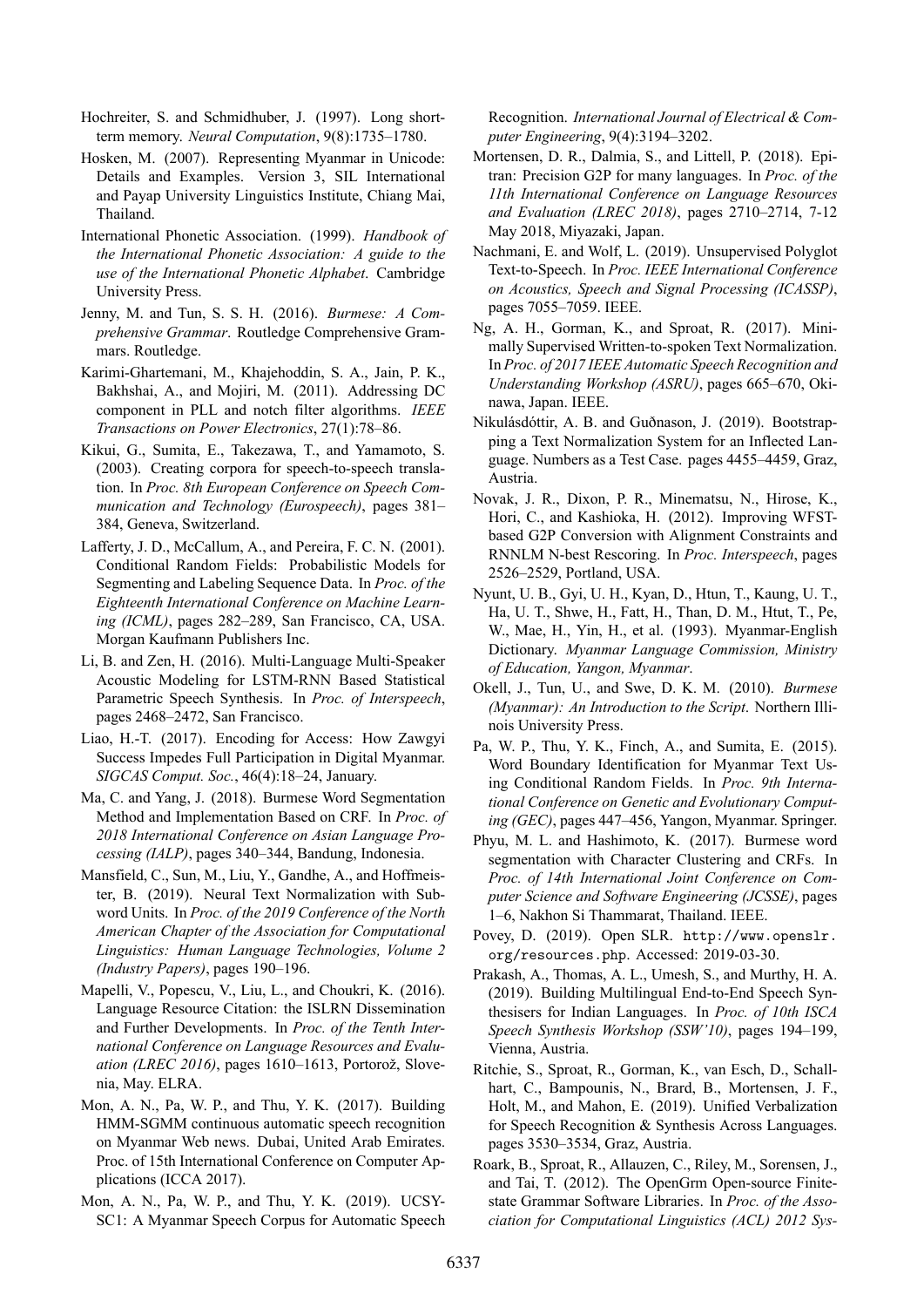*tem Demonstrations*, ACL '12, pages 61–66, Stroudsburg, PA, USA. ACL.

- Roop, D. H. (1972). *An introduction to the Burmese writing system*. Yale Linguistic Series. Yale University Press, New Haven.
- Sak, H., Senior, A. W., and Beaufays, F. (2014). Long short-term memory recurrent neural network architectures for large scale acoustic modeling. In *Proc. of Interspeech*, pages 338–342, Singapore, September. ISCA.
- SIL International. (2019). Ethnologue. https://www. ethnologue.com. Accessed: 2019-03-25.
- Sodimana, K., De Silva, P., Sproat, R., Wattanavekin, T., Gutkin, A., and Pipatsrisawat, K. (2018). Text Normalization for Bangla, Khmer, Nepali, Javanese, Sinhala and Sundanese Text-to-Speech Systems. In *Proc. of 6th Intl. Workshop on Spoken Language Technologies for Under-resourced Languages (SLTU)*, pages 147–151, Gurugram, India.
- Soe, E. P. P. and Thida, A. (2013a). Diphone-Concatenation Speech Synthesis for Myanmar Language. *International Journal of Science, Engineering and Technology Research (IJSETR)*, 2(5):1078–1087.
- Soe, E. P. P. and Thida, A. (2013b). Text-to-speech synthesis for Myanmar language. *International Journal of Scientific & Engineering Research*, 4(6):1509–1518.
- Sproat, R., Black, A. W., Chen, S., Kumar, S., Ostendorf, M., and Richards, C. (2001). Normalization of Non-Standard Words. *Computer Speech and Language*, 15(3):287–333, July.
- Streijl, R. C., Winkler, S., and Hands, D. S. (2016). Mean Opinion Score (MOS) revisited: Methods and applications, limitations and alternatives. *Multimedia Systems*, 22(2):213–227.
- Tai, T., Skut, W., and Sproat, R. (2011). Thrax: An Open Source Grammar Compiler Built on OpenFst. In *IEEE Automatic Speech Recognition and Understanding Workshop (ASRU)*, volume 12, Waikoloa Resort, Hawaii.
- Taylor, P. (2009). *Text-to-Speech Synthesis*. Cambridge University Press.
- The Unicode Consortium. (2015). Unicode standard, version 8.0.0. Mountain View, CA, http://www. unicode.org/versions/Unicode8.0.0.
- Thu, Y. K., Pa, W. P., Finch, A., Hlaing, A. M., Naing, H. M. S., Sumita, E., and Hori, C. (2015a). Syllable Pronunciation Features for Myanmar Grapheme to Phoneme Conversion. In *Proc. The 13th International Conference on Computer Applications (ICCA2015)*, pages 161–167.
- Thu, Y. K., Pa, W. P., Finch, A., Ni, J., Sumita, E., and Hori, C. (2015b). The Application of Phrase Based Statistical Machine Translation Techniques to Myanmar Grapheme to Phoneme Conversion. In *Conference of the Pacific Association for Computational Linguistics (PACLING)*, pages 238–250. Springer.
- Thu, Y. K., Pa, W. P., Ni, J., Shiga, Y., Finch, A. M., Hori, C., Kawai, H., and Sumita, E. (2015c). HMM Based Myanmar Text to Speech System. In *Proc. of Interspeech*, pages 2237–2241, Dresden, Germany. ISCA.
- Thu, Y. K., Pa, W. P., Sagisaka, Y., and Iwahashi, N.  $(2016)$ . Comparison of Grapheme-to-Phoneme Conver-

sion Methods on a Myanmar Pronunciation Dictionary. In *Proc. of the 6th Workshop on South and Southeast Asian Natural Language Processing (WSSANLP2016)*, pages 11–22, Osaka, Japan.

- van Esch, D. and Sproat, R. (2017). An Expanded Taxonomy of Semiotic Classes for Text Normalization. In *Proc. of Interspeech*, pages 4016–4020. Stockholm, Sweden.
- Watkins, J. (2000). Notes on creaky and killed tone in Burmese. *School of Oriental and African Studies (SOAS) Working papers in Linguisitics and Phonetics*, 10:139– 149.
- Watkins, J. W. (2001). Illustrations of the IPA: Burmese. *Journal of the International Phonetic Association*, 31(2):291–295.
- Wheatley, J. K. (1987). Burmese. In Bernard Comrie, editor, *The World's Major Languages*, pages 834–854. Oxford University Press, New York.
- Wheatley, J. K. (1990). Burmese. In Bernard Comrie, editor, *The Major Languages of South-East Asia*, pages 106–126. Routledge, London.
- Wheatley, J. K. (1996). The World's Writing Systems. In Peter T Daniels et al., editors, *Burmese Writing*, pages 450–455. Oxford University Press.
- Wibawa, J. A. E., Sarin, S., Li, C. F., Pipatsrisawat, K., Sodimana, K., Kjartansson, O., Gutkin, A., Jansche, M., and Ha, L. (2018). Building Open Javanese and Sundanese Corpora for Multilingual Text-to-Speech. In *Proceedings of the Eleventh International Conference on Language Resources and Evaluation (LREC 2018)*, pages 1610–1614, 7-12 May 2018, Miyazaki, Japan.
- Win, K. Y. and Takara, T. (2011). Myanmar text-to-speech system with rule-based tone synthesis. *Acoustical Science and Technology*, 32(5):174–181.
- Young, S., Evermann, G., Gales, M., Hain, T., Kershaw, D., Liu, X., G. M., Odell, J., Ollason, D., Povey, D., Valtchev, V., and Woodland, P. (2006). *The HTK Book*. Cambridge University Engineering Department.
- Yu, K. and Young, S. (2011). Continuous F0 modeling for HMM based statistical parametric speech synthesis. *Audio, Speech, and Language Processing, IEEE Transactions on*, 19(5):1071–1079.
- Zeiler, M. D., Ranzato, M., Monga, R., Mao, M., Yang, K., Le, Q. V., Nguyen, P. c., Senior, A., Vanhoucke, V., Dean, J., and Hinton, G. (2013). On rectified linear units for speech processing. In *Proc. of Acoustics, Speech and Signal Processing (ICASSP)*, pages 3517–3521, Vancouver, Canada, May. IEEE.
- Zen, H. and Sak, H. (2015). Unidirectional long shortterm memory recurrent neural network with recurrent output layer for low-latenc y speech synthesis. In *Proc. of Acoustics, Speech and Signal Processing (ICASSP)*, pages 4470–4474, Brisbane, Australia, April. IEEE.
- Zen, H., Agiomyrgiannakis, Y., Egberts, N., Henderson, F., and Szczepaniak, P. (2016). Fast, Compact, and High Quality LSTM-RNN Based Statistical Parametric Speech Synthesizers for Mobile Devices. In *Proc. Interspeech 2016*, pages 2273–2277, San Francisco, September.
- Zen, H., Dang, V., Clark, R., Zhang, Y., Weiss, R. J., Jia,